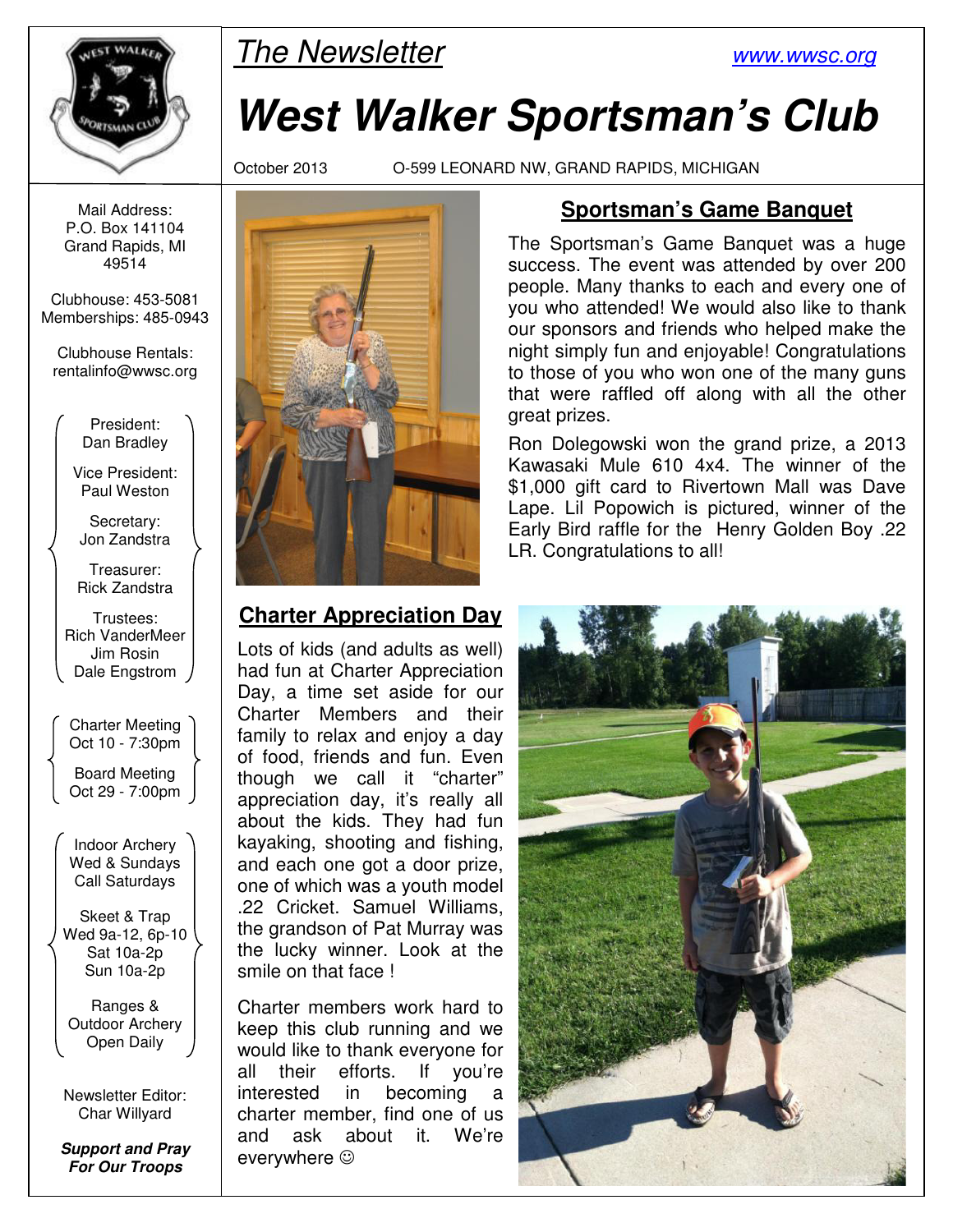#### **Women's NRA First Steps**

Twenty women attended the NRA First Steps pistol orientation on Sept 7. The class was taught by Barry Anderson, who holds the title of NRA Master Training Counselor, the highest instructor level that can be achieved through the NRA. The women spent time in both the classroom and on the range. Another successful NRA event !! We would like to thank Rich VanderMeer, John Strodtbeck, Rady Delgado and Leon Steel, who helped with the individual hands-on instruction on the range, Michigan Gun Owners and Friends of West Walker for sponsoring the class and many thanks to Barry for his dedication and time. Click this link to watch the video: http://www.youtube.com/watch?v=y1HJVj4YMpE



#### **ATA Shoot Dates for 2014**

The 2014 ATA (Amateur Trapshooting Association) shoot dates have been chosen! We are happy to announce that we will be holding our first ATA shoot of 2014 on **New Year's Day**. We're pretty excited about this. For the last three years, we've held NSSA (National Skeet Shooting Association) shoots on New Year's day, and next year the NSSA shooters will be joined by ATA shooters (on different fields of course). It promises to be a fun day. The ATA New Year's Day shoot will be a 300 bird event. Additional ATA shoots for 2014 will be Big 50 Steak Night shoots, held Wednesdays, on the following dates: April 2, May 7, June 4 and July 9. Be sure to check out our ATA/NSSA web page.

#### **House Bill 4668 - Hunting & Fishing License Types & Fees**

HB 4668 was signed into law on Sept. 17, by Gov. Rick Snyder who is quoted as saying "This legislation makes it easier for hunters and anglers to get the licenses they need, and helps ensure that current and future generations will have the opportunity to explore and enjoy Pure Michigan outdoor recreation."

The bill reduces the number of license types by more than 80 percent, which simplifies the license options for outdoor enthusiasts. Under the new structure, hunters – both residents and nonresidents – will purchase a new "base" license. The license will allow hunters to hunt small game and purchase additional hunting licenses for other species. Anglers will no longer choose between Restricted and All-Species fishing licenses, all licenses will be All-Species licenses.

The bill, supported by the MUCC, will take effect March 1, 2014. An additional \$18.1 million in revenue is expected to be generated in the first full year of implementation. This income will be used by the DNR to improve fish and wildlife habitat, hire more conservation officers, and provide better outreach and education to hunters and anglers. The new license structure will help keep Michigan's costs competitive with other Great Lakes states.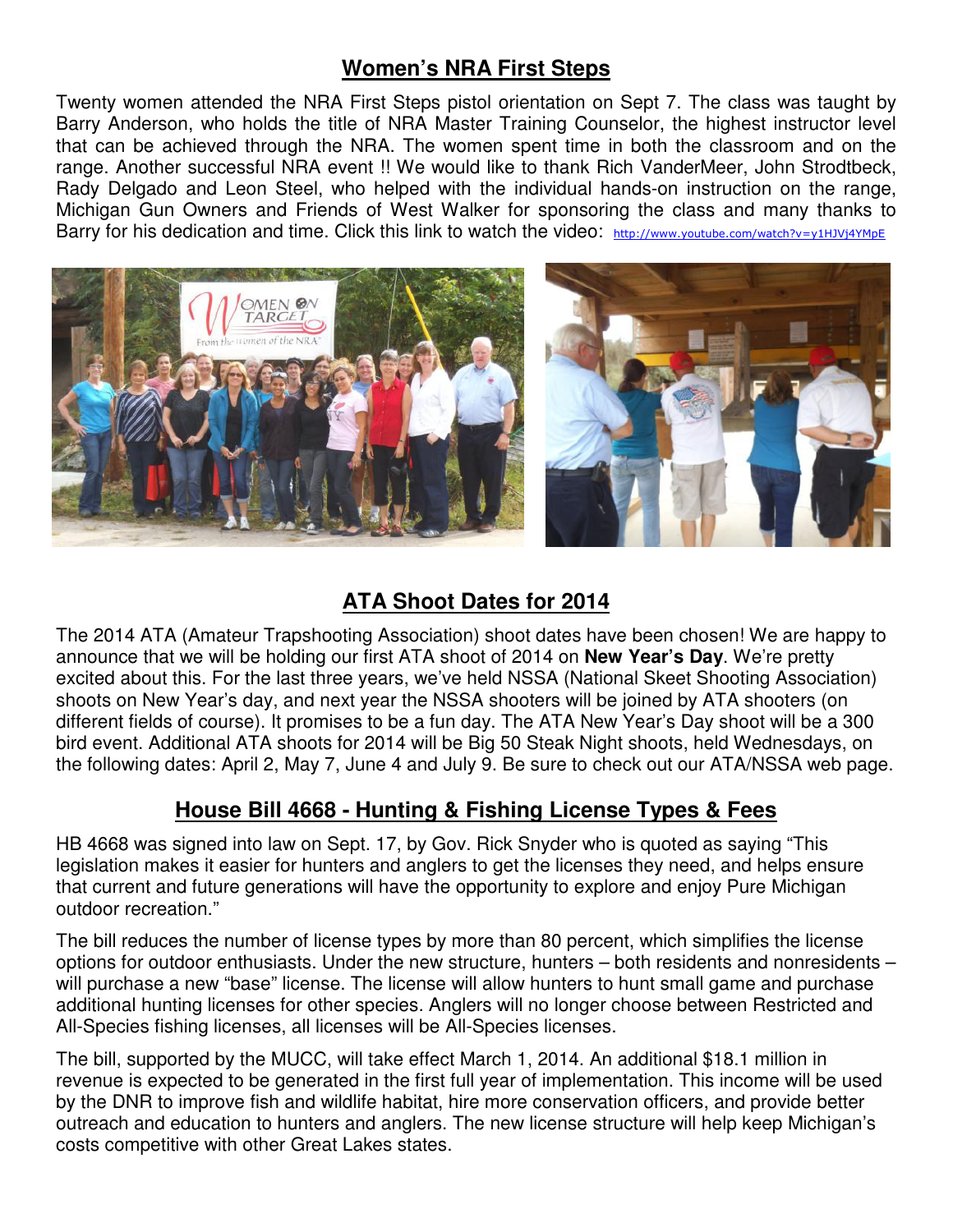**ATA shoot** on Wednesday, Oct 2 at 5:00. Open trap shooting resumes after ATA shooting.

**Gun & Knife Show -** Look for our booth at the upcoming Gun & Knife show Oct 19-20. Saturday hours are 9am-4pm, Sunday 9am-3pm, held at the  $28^{th}$  Street Showplace, 1256  $28^{th}$  St – Admission \$6.00. Click here for more information and a printable \$1.00 off coupon http://www.migunshows.com/grandmap.html

**Congratulations** to Dave VanKley, who won the Class D 200 singles event with a score of 192 at the ATA Fall Team Shoot in Mason on Sept 6. Way to go Dave ! For those of you who don't know, Dave has run the ATA shoots at West Walker for the past two years, and Rick Zandstra has run our NSSA shoots for the past three years. Great work guys !

**Ground Blind placement** on public lands for deer hunting purposes has been moved up to Sept 1 from Nov 5, which now makes them consistent with placement dates for tree stands. However, only hunters with disabilities would be able to leave temporary ground blinds overnight in Zone 3 (southern Michigan) where hunting is allowed. This regulation change was made at the Natural Resources Commission's August 2013 meeting, after the 2013 Hunting and Trapping Digest was printed, so the new ground blind placement date does not appear in the printed version of the digest.

**Credit Cards are now accepted at WWSC**. We take MasterCard, Visa and Discover. Currently we are only set up to take credit cards inside the clubhouse. Thank you to Friends of West Walker for donating the machine.

**Did you know** that hunting's \$38.3 billion economic impact in 2011 was more than Google's annual revenue?

**WWSC now has brass for sale** - For rifle we have 22-250, 243, 270, 308, 30-06, 7 mag and more. For pistol we have 32, 9mm, 40 cal, 45 cal, 38 special, 357 mag, 44 mag and more. We hope to have brass for sale at the Range Office soon, but until we have that worked out, if you would like to purchase brass please call John Benson at 885-4324 to see what's available, and he will make sure the range office has your order ready for you to pick up.



#### **Steak Night Ends**

Don't worry, not forever, just until next year. So don't miss our last steak night of 2013, which will be Wed, Oct 2. See ya there.

| 2013 Big Gun Raffle |                                                     |                       |  |  |  |  |
|---------------------|-----------------------------------------------------|-----------------------|--|--|--|--|
| <b>Jan 29</b>       | <b>Ruger SR22</b>                                   | Mike Freeman, #62     |  |  |  |  |
| Feb 26              | Henry Golden boy, 22 LR                             | Art Green, #12        |  |  |  |  |
| <b>Mar 26</b>       | <b>Bersa Thunder, .380</b>                          | Rick Zandstra, #186   |  |  |  |  |
| Apr 30              | Savage 93R17 BTVS 17HMR                             | Duane Downer, #86     |  |  |  |  |
| <b>May 28</b>       | Ruger LC9, 9mm                                      | Karl Feuerstien, #223 |  |  |  |  |
| <b>Jun 25</b>       | <b>Colt M4 Tactical, 22 LR</b>                      | Dale Carpenter, #49   |  |  |  |  |
| <b>Jul 30</b>       | S & W Bodyguard, w/Laser, .380                      | Tony Hendges,#57      |  |  |  |  |
| Aug 27              | Savage Model 11 Trophy, Nikon Scope - you pick cal. | Derk Dodde, #160      |  |  |  |  |
| Sep 24              | Ruger SR40, 40 cal.                                 | Al Green, #99         |  |  |  |  |
| <b>Oct 29</b>       | <b>Remington 700 SPS, 30-06</b>                     |                       |  |  |  |  |
| <b>Nov 26</b>       | S & W M&P 9mm                                       |                       |  |  |  |  |
| <b>Dec 31</b>       | Browning Maxus, Stalker, 12ga.                      |                       |  |  |  |  |

#### **October Range Hours**

#### **October 1 – 15**

Mon – Sat: 9:00am – 7:00pm Sundays: 10:00am – 7:00pm

#### **October 16 – 30**

Mon – Sat: 9:00am – 6:30pm Sundays: 10:00am – 6:30pm

#### **Gun Safes**

Walk – In Vault Doors Fort Knox – American Security – Graffunder

## **HOOGERHYDE SAFE**

1033 Leonard St NW, Grand Rapids, MI 49504 **Phone: (616) 458-6365** Fax: (616) 485-2554

### **SK FULL DRAW 3-D ARCHERY RANGE**

10751 12<sup>th</sup> Ave., Grand Rapids, MI 49534 Phone: **(616) 791-7970** 

Open 7 Days **Stan Kurek**

Dawn to Dusk WWSC Member